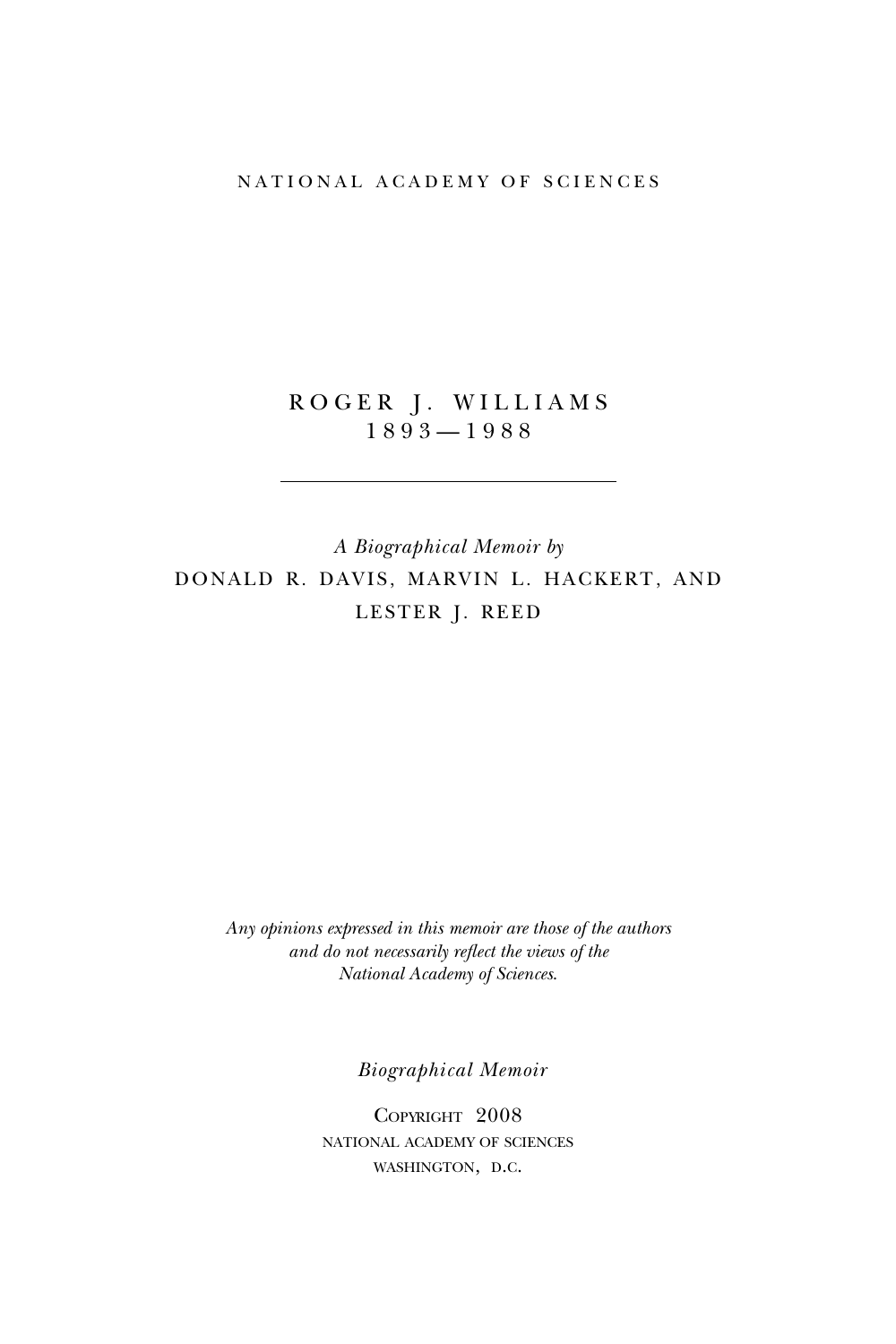

Roge Jordin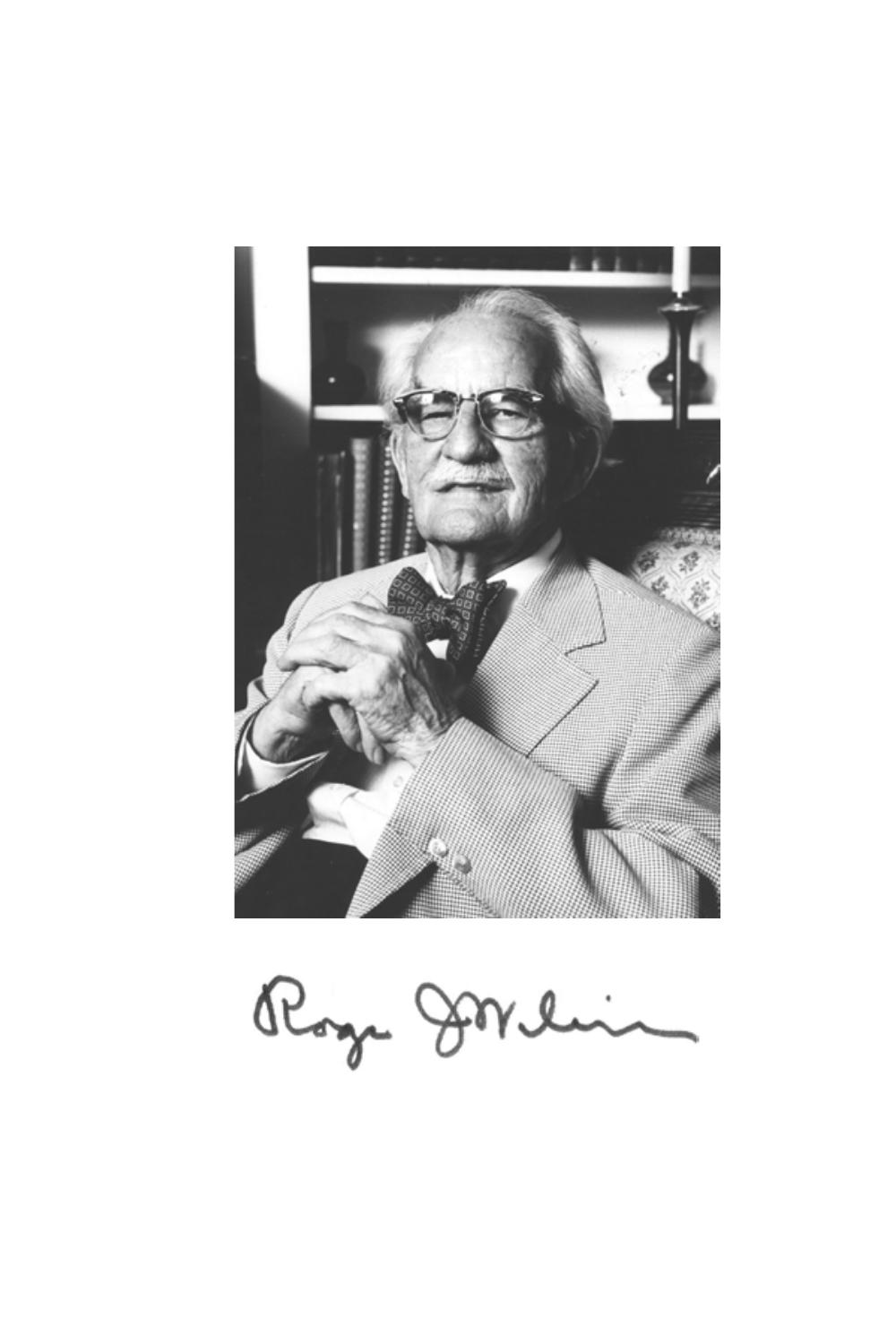# Roger John Williams

*August 14, 1893–February 20, 1988*

## BY DONALD R. DAVIS, MARVIN L. HACKERT, AND LESTER J. REED

ROGER J. WILLIAMS WAS A noted organic chemist who became an internationally acclaimed biochemist and a pioneer in the study of vitamins, promoting the importance of nutrition and the concept of biochemical individuality. Roger and his students and collaborators discovered or characterized the B vitamins pantothenic acid, folic acid, pyridoxal and pyridoxamine (forms of vitamin  $B_6$ ), as well as lipoic acid and avidin. They also developed a commercial synthesis of vitamin  $B_{19}$ , and did pioneering work on inositol. Roger was the author or coauthor of nearly 300 articles and 21 books. He devoted much of his later years to educating the public about the benefits of complete and proper nutrition to good health, presented in such popular books as *Nutrition Against Disease*, *Biochemical Individuality*, *The Wonderful World Within You*, and *The Prevention of Alcoholism*.

 Roger received his bachelor's degree from the University of Redlands in 1914, and master's and Ph.D. degrees from the University of Chicago in 1918 and 1919, respectively. After several years at the University of Oregon and Oregon State College, he joined the University of Texas at Austin in 1939. There he founded the Biochemical Institute in 1940 with funding provided by Benjamin Clayton and the Clayton Foundation. He believed that the best approach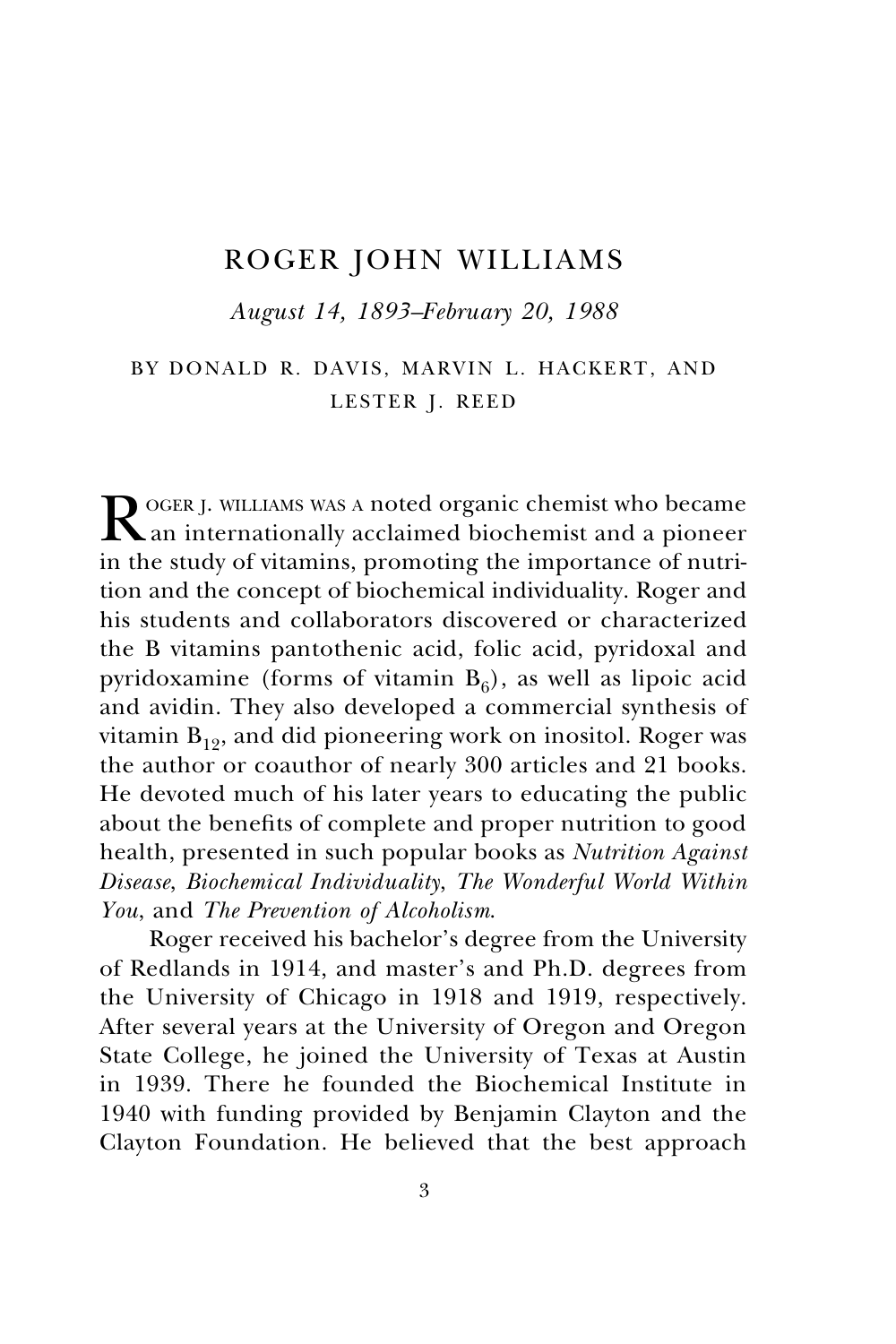to understanding biochemical issues related to health and disease would come from elucidating the biochemistry of normal cells. Toward this goal he fostered the efforts and collaborations of individual investigators to succeed in their particular areas and contributed to the fundamental understanding of such substances as amino acids, proteins, enzymes, vitamins, and nucleic acids. He was elected to the National Academy of Sciences in 1946 and was president of the American Chemical Society in 1957. He died on February 20, 1988, at the age of 94.

## PERSONAL HISTORY

 Roger John Williams was born on August 14, 1893, in Ootacumund, India, as the youngest of six children of American missionary parents. His parents brought him to the United States at two years of age by ship across the Pacific. After a brief stop in Oakland, California, his father acquired an 800 acre ranch in Greenwood County, Kansas, about 12 miles outside Eureka. At four years of age Roger attended a one-room country school about 2 miles from their home. The family soon moved to California, where his father took a small pastorate at Otay, near the Mexican border. They moved back to their ranch about four years later, and eventually they settled in nearby Ottawa, Kansas.

 In school Roger was a good student. It was discovered later that he had severe aniseikonia, an eye condition that caused eyestrain whenever he read for more than a short time. Aniseikonia was unknown until about 1930. His condition was corrected with only moderate success by special glasses in 1941, but by that time he was already nearly 50 years old. Rather than feel sorry about his condition, Roger would state that his affliction gave him more time to think when others might be reading.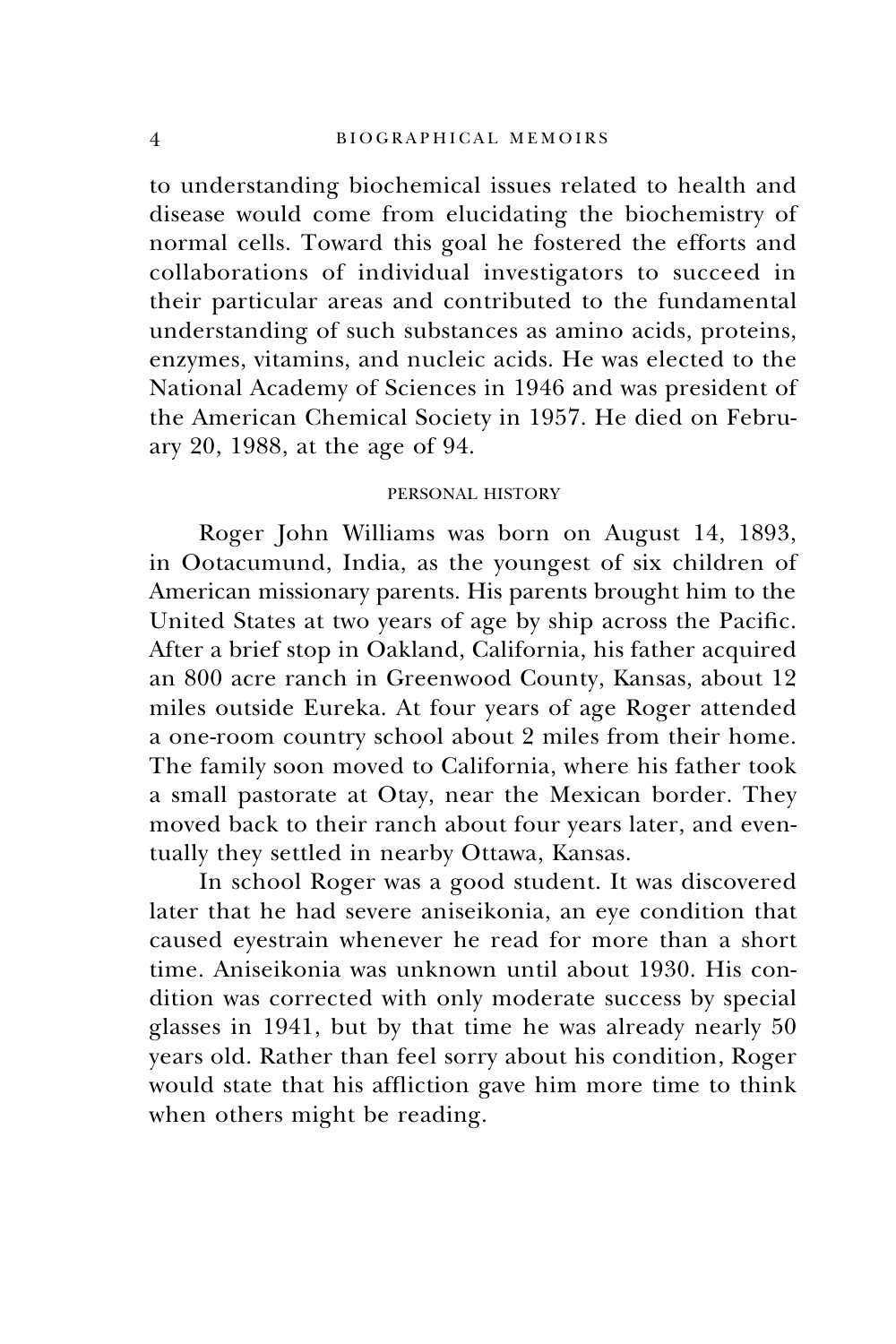Roger's interest in chemistry was due to the influence of his oldest brother, Robert, whom he always admired and who also became a member of the National Academy of Sciences. Robert, who was eight years older than Roger, saw firsthand the effect of nutritional deficiency diseases while growing up in India. In 1910 when Roger was just 17 years of age, Robert learned that a syrup made from rice polishings could cure beriberi. Twenty-six years later Robert isolated and synthesized vitamin  $B_1$ , which he named thiamine.

 During Roger's undergraduate years focused on chemistry, he also considered a future in medicine, the ministry, and writing. As a junior in college he was elected editor of the monthly college publication. His talents as a future author were recognized in his senior year, when he won a \$20 essay prize that was open to all students. Although he had the "writing bug," he had the practical sense to know that writing would probably not afford him a decent livelihood.

 Roger received his B.S. degree from the University of Redlands in 1914 and a high school teacher's certificate in 1915 from the University of California, Berkeley. However, his first job offer out of college was as the foreman of a small nursery. He was qualified for the nursery job because he had worked as a "nursery rat" while living in Ottawa. He learned to bud deciduous fruit trees; two thousand young trees per 10-hour day to earn one dollar. However, at the last minute a teaching job opened up at Hollister, California. Roger would later refer to this as "the hardest work I ever did." He taught three subjects—chemistry, physics, and general science—besides acting as a guardian and referee in several study halls. He came home thoroughly exhausted each evening.

 During his first year of teaching, on August 1, 1916, he married his college sweetheart, Hazel Elizabeth Wood. They were married for 35 years, until her death in 1952.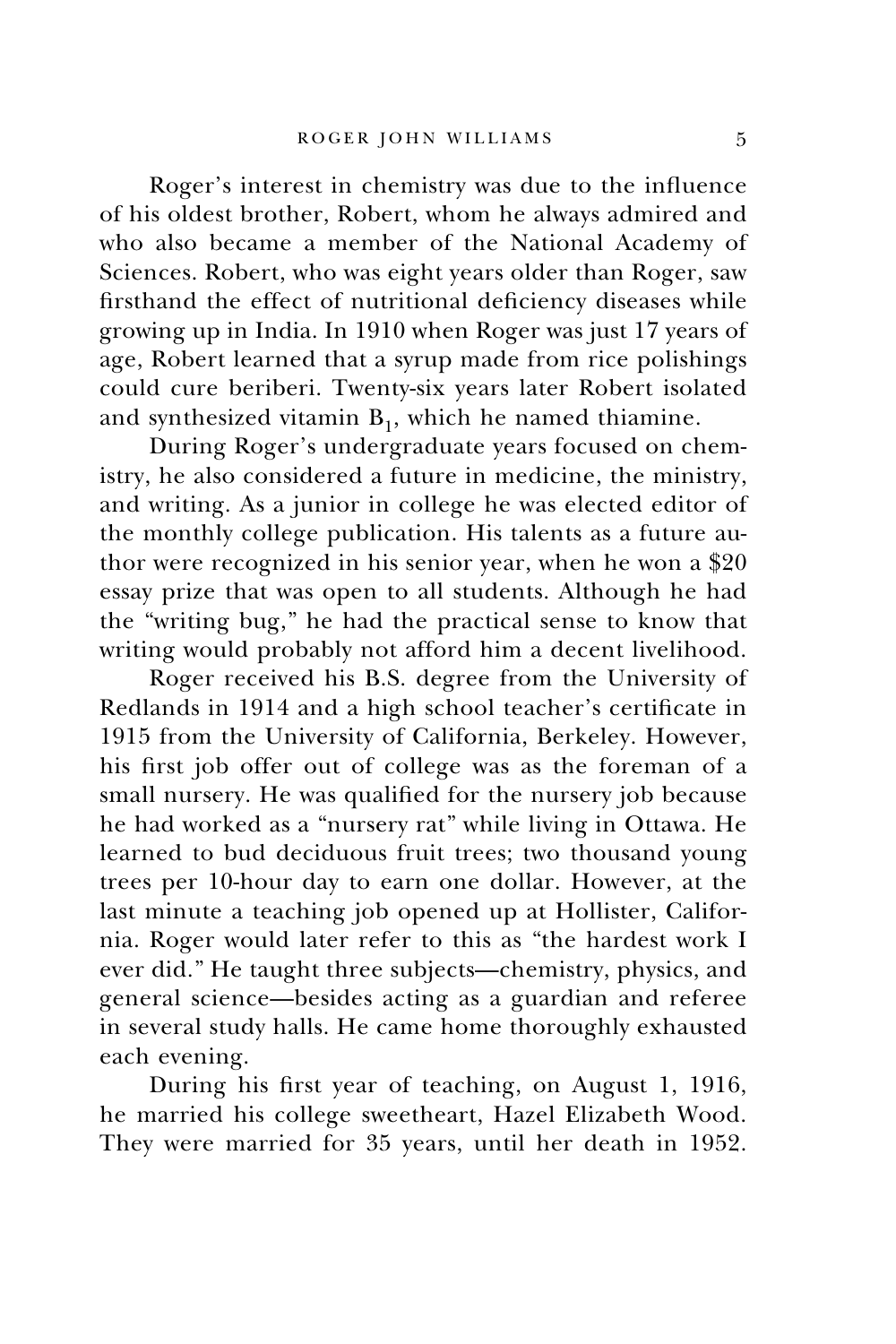They had three children: Roger John Williams Jr. (b. 1918), Janet Elizabeth Williams (b. 1920), and Arnold Eugene Williams (b. 1927). They decided to make a break after his next year of teaching and continue his graduate work at the University of Chicago, where his three older brothers had graduated. At Chicago, Roger met Prof. Julius Stieglitz, who greatly influenced his thinking in the field of organic chemistry. His undergraduate studies in organic chemistry left him discouraged about his potential as a chemist. He would later say that Stieglitz "lifted organic chemistry out of the hopeless state (for me) of being merely something to memorize" to exciting science. This epiphany led nine years later to Roger's first textbook on organic chemistry. It was ultimately adopted by nearly three hundred universities and colleges and published in five editions.

 Roger was awarded his M.S. degree in 1918 and his Ph.D. (magna cum laude) in 1919 for his work in biochemistry with F. C. Koch. His thesis was titled "The Vitamine Requirement of Yeast," and it attracted more than an average amount of attention. Roger would later say that he was always very glad that he was attracted to the rich field of biochemical investigation at that time. After the University of Chicago, he worked as a research chemist for the Fleischmann Co. He then took an academic position as an assistant professor in 1920 at the University of Oregon, rising in the ranks to professor in 1928. From 1932 to 1939 he was a professor at Oregon State College.

 During his time in Oregon, he discovered and characterized pantothenic acid. This proved to be a major scientific contribution. Patents on its synthesis were given to Research Corporation. Royalties amounted to many hundreds of thousands of dollars per year, a substantial portion of which was ploughed back into scientific research each year. Roger felt it was fortunate when investigators could concentrate on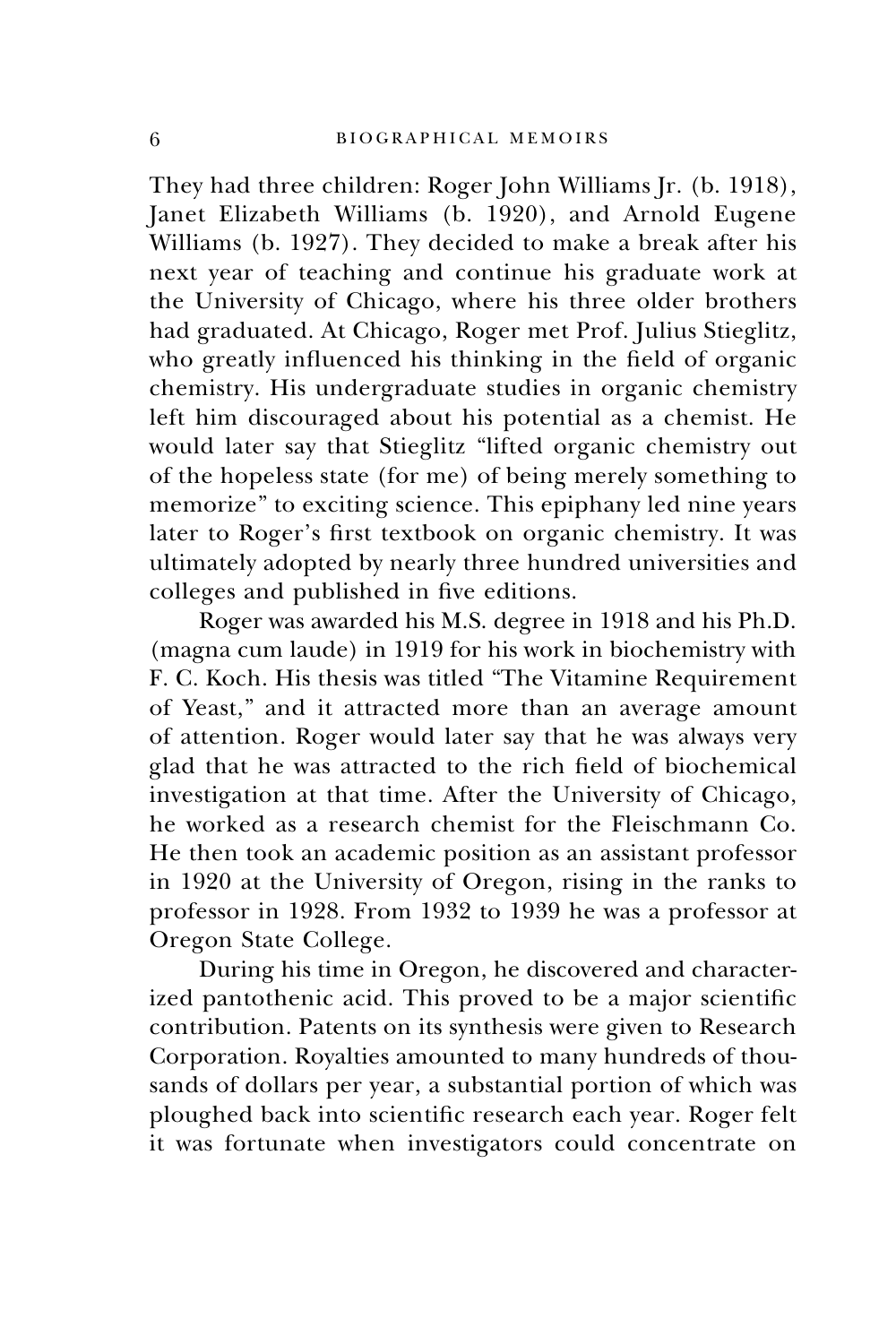their scientific work and forget about "the million dollars" their contributions were going to yield.

 In Oregon, Roger learned to trout-fish. He spoke fondly of wading in clear mountain streams, even if there were no fish to catch. Music was another important aspect of Roger's life. He had absolute pitch and could tune and play the violin or piano by ear. While at Oregon, Roger also took up golf and found that it suited his temperament well. He recalled that the first time he broke 80 on a regulation golf course was on Friday, the 13th of September 1940. On that memorable day the Clayton Foundation began support of his work at the University of Texas at Austin. He shot a 76 that day.

 As noted earlier, in 1939 Roger accepted a professorship in the Department of Chemistry at the University of Texas at Austin. The following year, with the support of Benjamin Clayton, he founded the Biochemical Institute (later named the Clayton Foundation Biochemical Institute) and served as its director for 23 years. After Hazel died in 1952, Roger married Mabel Phyllis (Foote) Hobson the following year. Phyllis had been widowed in 1950 and had one son, John Wallace Hobson (b. 1929). Roger and Phyllis traveled extensively nationally and internationally. Even after 80 years of age, he presented over 80 lectures and seminars on his concepts of biochemical individuality and the importance of nutrition in health and medicine. Phyllis Williams died in June 2004.

#### VITAMINS AND NUTRITION

 In his early research work at the University of Chicago, University of Oregon, and Oregon State University, Roger developed the methodology for the quantitative determinations of chemicals essential for the growth of yeast. Of greater importance was his concept of the universality of the basic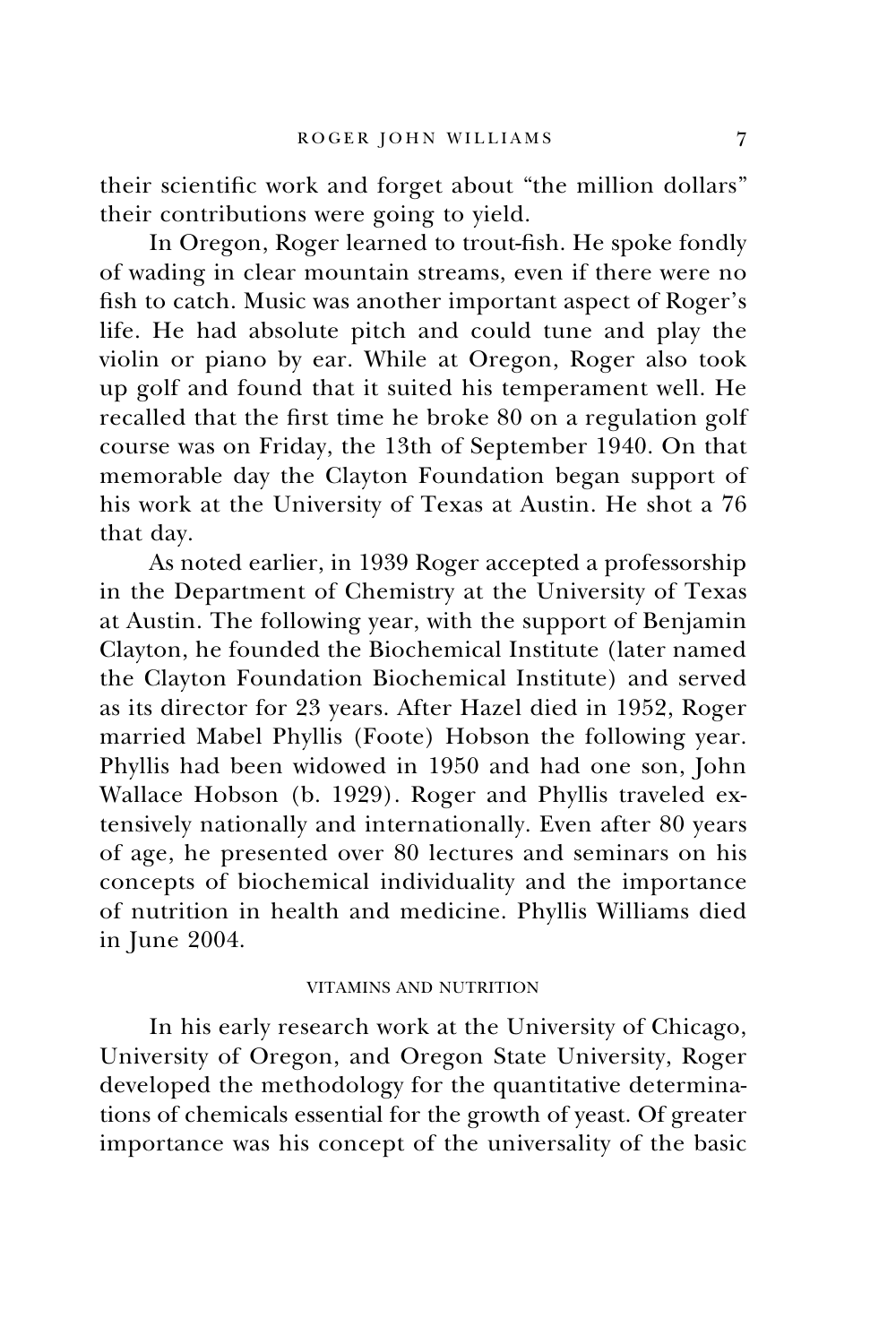biochemistry of all living organisms. This concept led him to apply his research on the nutritional requirements of yeast to the search for vitamins, which were then unknown animal nutritional factors being related to human disease. He pursued his research with yeast despite attempts by outstanding biochemists of that period to persuade him to work with animals. This persistence led to his discovery of the yeast growth factor, pantothenic acid, which he announced in 1933, and led to the subsequent acceptance of this compound as an essential cog in the biochemical machinery of all cells and as a vitamin for many species. The consequence of this work, and related work of one other laboratory, was that microbial systems attained a leading role in the discovery of new nutritional factors as well as in the development of biochemical genetics and intermediary metabolism.

 This major transition to the use of microbial systems in biochemistry was occurring at the time Roger moved to the University of Texas at Austin. In developing his new Biochemical Institute he provided a working atmosphere in which young scientists and faculty associated with the institute had the opportunity to develop their full potential. Some of his early colleagues in the institute were Robert Eakin, Esmond Snell, William Shive, and Lester Reed. The success of the Biochemical Institute and the faculty associated with it is evidenced by the awards and honors bestowed upon them, and a legacy of vitamins and biochemicals whose names were created by them (e.g., pyridoxal, pyridoxamine, folic acid, lipoic acid).

 Roger was highly regarded not only for his intuitive concepts but also for his ability to communicate. An interesting sidelight with respect to his scientific work was his flair for coining words. He had written successful textbooks in organic and biochemistry courses. When new names or words were needed, he simply created them. He had named his new vi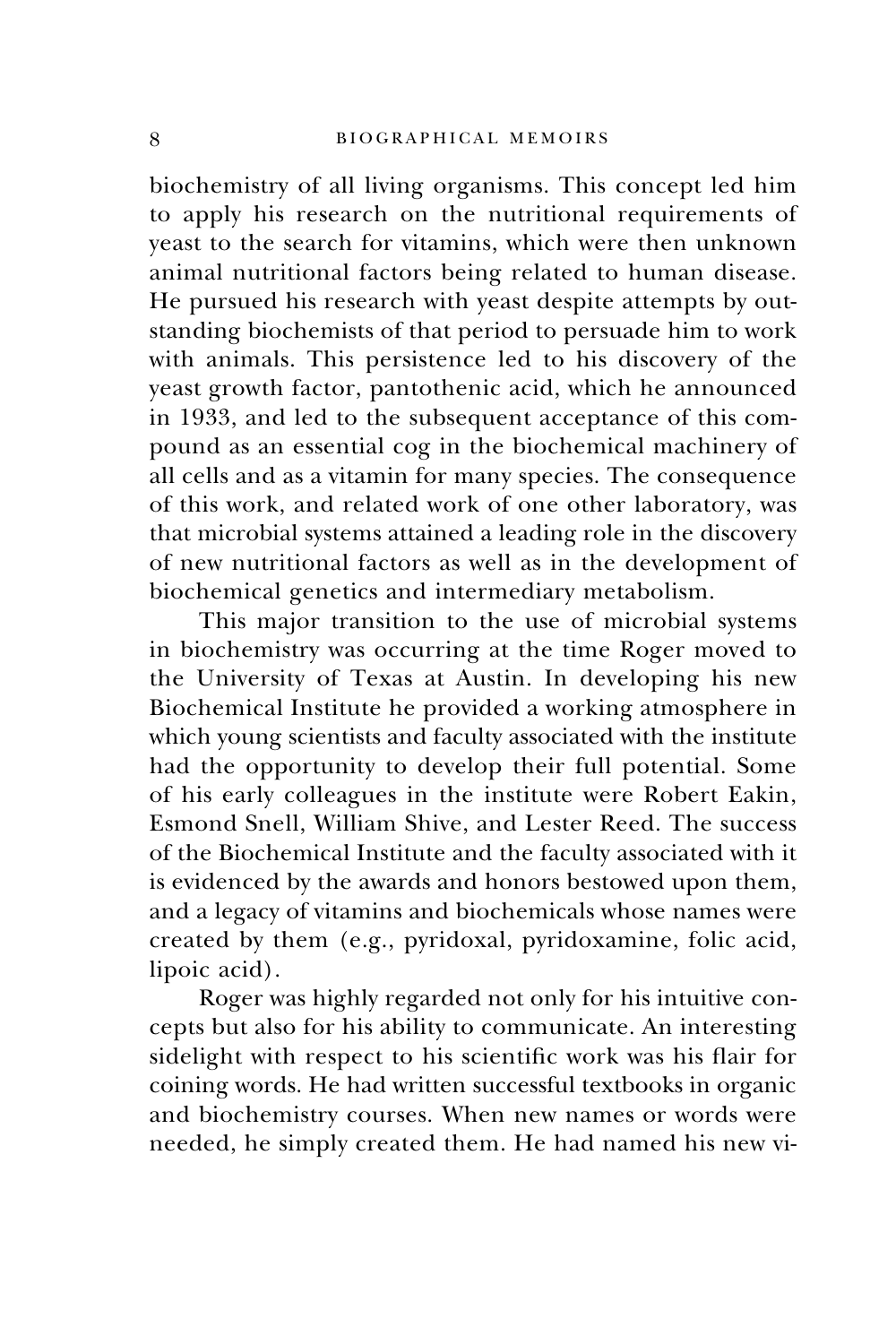tamin pantothenic acid (Greek *pantothen*, from all sides). He continued with folic acid, the vitamin isolated from spinach leaves (Latin *folium*, leaf), and avidin, the egg-white protein that tenaciously binds to biotin (Latin *avidus*, to covet). Other words created by Roger for concepts are nutrilite, isotelic, propetology, and genetotrophic. The word nutrilite came to him in a dream. Roger and his brother were discussing (in his dream) the need for a word comparable to vitamin that would apply in plant as well as animal physiology. In his dream he proposed the word nutrilite. In the dream his older brother Robert agreed that it sounded good, and with his dream approval, Roger published the suggestion in *Science* (67[1928]:607).

Honors and awards accorded Roger include the Mead-Johnson Award of the American Institute of Nutrition (1941), Chandler Medal from Columbia University (1942), Southwest Regional Award of the American Chemical Society (1950), Arthur M. Sackler Foundation Award for Nutrition (1983), and honorary D.Sc. degrees from the University of Redlands (1934), Columbia University (1942), and Oregon State University (1956). Roger Williams was a member of numerous scientific organizations, including the National Academy of Sciences, American Chemical Society (president, 1957), American Society of Biological Chemists, American Institute of Nutrition, Biochemical Society of London, American Association for Cancer Research, American Association for the Advancement of Science (fellow), Society of Experimental Biology and Medicine, and American Association of Clinical Chemists. He was a member of many honor and professional groups, such as Phi Beta Kappa (honorary), Phi Kappa Phi, Phi Lambda Upsilon, Alpha Chi Sigma, and Sigma Xi. He served on many editorial and advisory boards and committees, such as the Food and Nutrition Board of the National Research Council (1949-1953); Committee on Problems of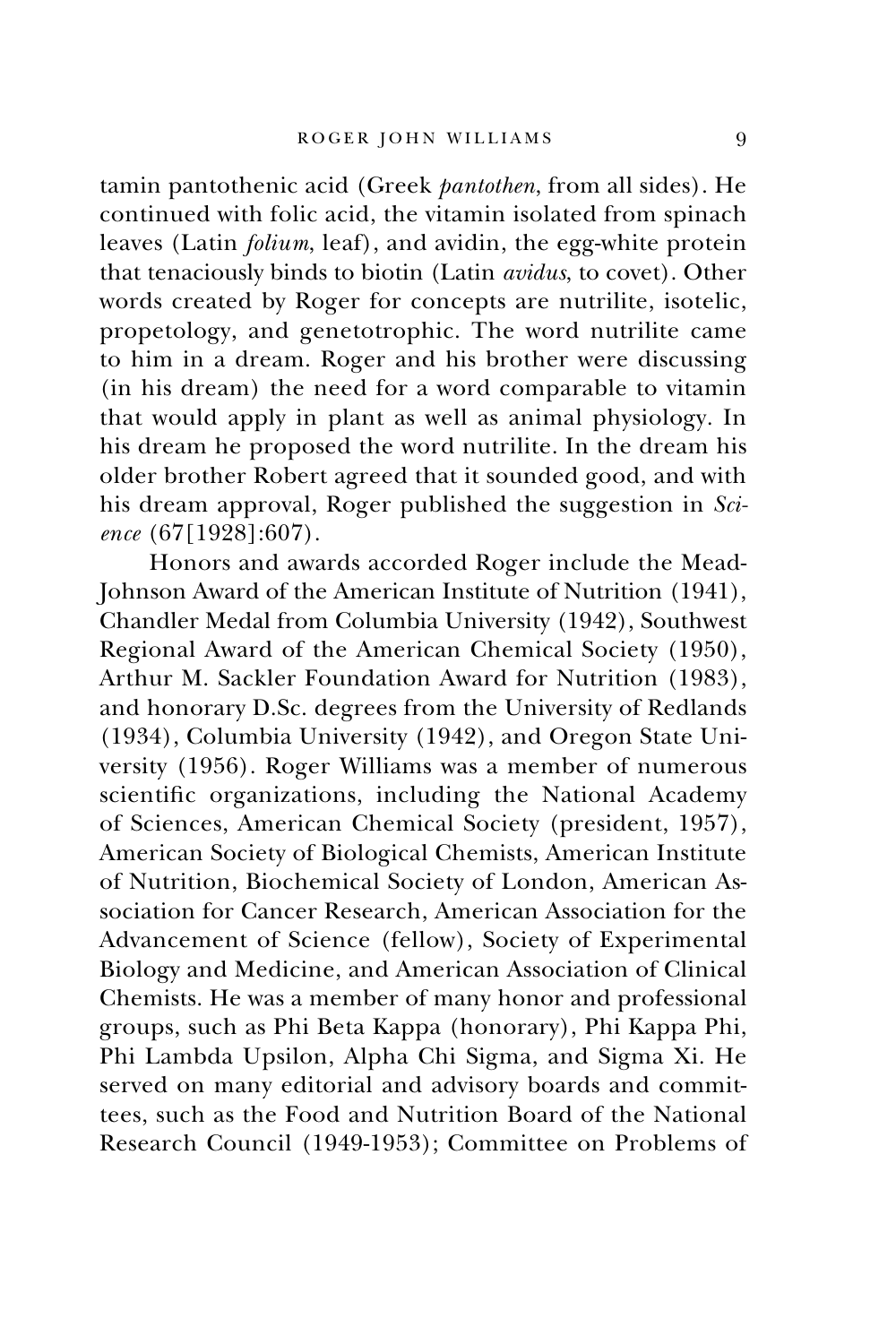Alcohol; President's Advisory Panel on Heart Disease (1972); and Editorial Board, Archives of Biochemistry, as well as on research and medical advisory boards or committees of the National Multiple Sclerosis Society, Muscular Dystrophy Association of America, and the American Cancer Society. He was one of the founders (with Albert Szent-Gyorgyi, Linus Pauling, and Arthur M. Sackler) of the Foundation for Nutritional Advancement.

## LASTING CONTRIBUTIONS

 Although many will remember Roger J. Williams as the discoverer of pantothenic acid and as a contributor to knowledge about the B vitamins generally, Roger himself felt that his most important and far-reaching contributions were embodied in his books *The Human Frontier*, *Free and Unequal*, and *Biochemical Individuality: The Basis for the Genetotrophic Concept*.

 Roger's concepts of biochemical individuality began to develop when postoperative morphine had an "oppositethan-expected" effect on him. His initial scientific studies along this line were concerned with individual differences in the taste of creatine, a work published in 1928. Later work in this area demonstrated the broad role of inborn differences in creating unique biochemical individuality. In several books he stressed that these inborn individual differences are widespread, of varying magnitude, and are crucial to the understanding and solving of most human problems: *The Human Frontier*, 1946; *Free and Unequal*, 1953; *Biochemical Individuality*, 1956; *You Are Extraordinary*, 1967; and *Rethinking Education: The Coming Age of Enlightenment*, 1986.

Roger was a leading advocate of the role of biochemical individuality in various disease processes and of the merit of using nutritional science in both traditional medicine and preventive medicine: *What To Do About Vitamins*, 1945; *Alco-*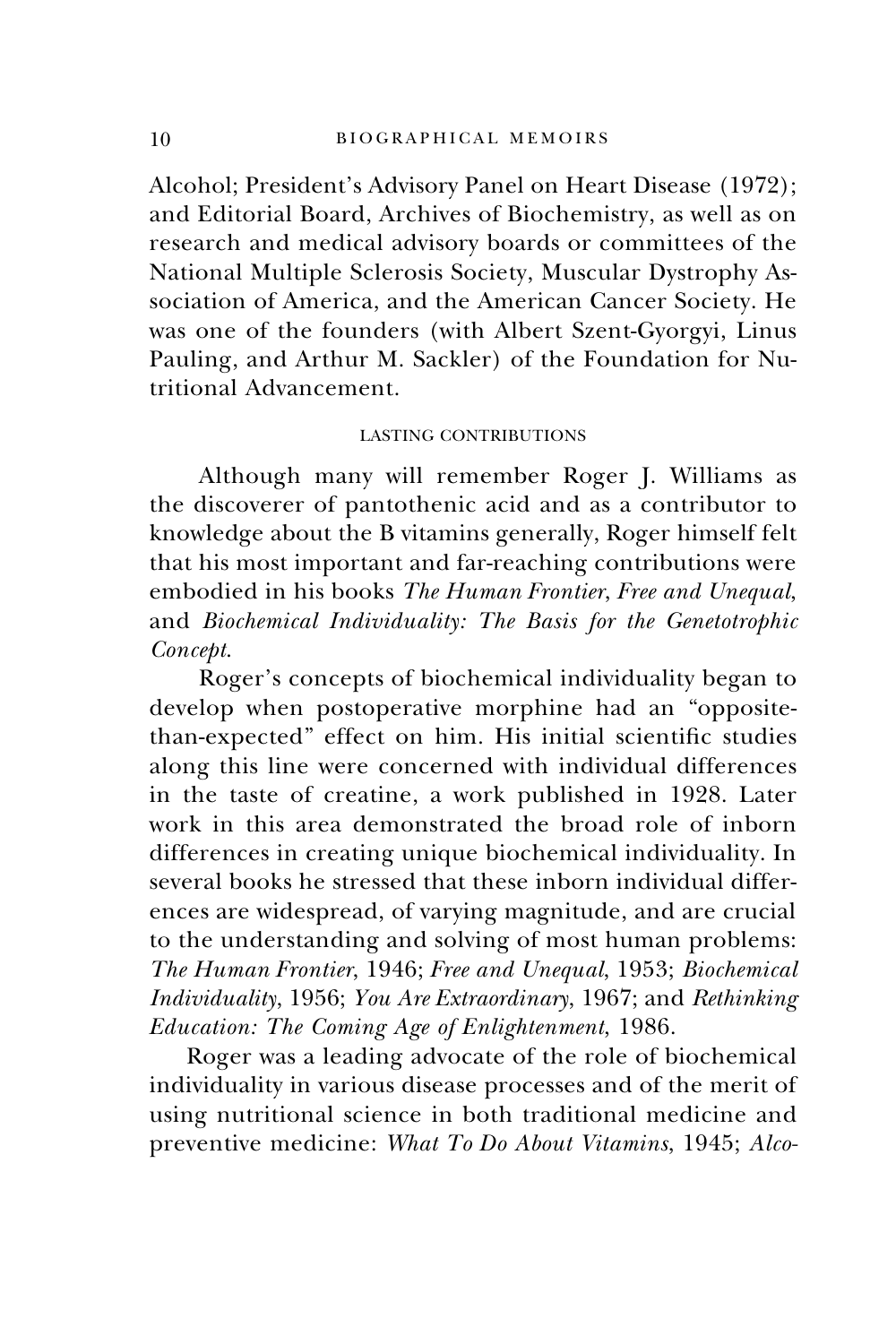*holism: The Nutritional Approach*, 1959; *Nutrition in a Nutshell*, 1962; *Nutrition Against Disease: Environmental Prevention*, 1971; *Physician's Handbook of Nutritional Science*, 1975; *The Wonderful World Within You*, 1977; and *The Prevention of Alcoholism Through Nutrition*, 1981.

His concepts have received recognition throughout the world, and several of his books have been translated into other languages. His ideas helped inspire the founding in 1975 of a medical clinic in Wichita, Kansas—Center for the Improvement of Human Functioning International—where all new patients receive a copy of *The Wonderful World Within You*.

His basic idea was that human differences (differences between individual human beings) are widespread, often of great magnitude, and demand careful and extended study and attention, in order that human understanding may progress and better human relations be accomplished. These differences, he contended, are politically extremely important because they are the basis for our love of freedom. Their appreciation is essential to goodwill, tolerance, human communication, and human understanding. In medicine, preventive medicine and psychology are important because many medical and other human problems can never be solved until these differences are carefully studied and fully appreciated.

 Roger felt strongly that biochemistry was destined to play the crucial role in ushering in a new era of human understanding. He believed that the many measurable biochemical differences between individuals will prove to be the keys to the solution of a host of human problems. Once the principle was established that genetically determined human differences are highly important and required study, he believed the results of such studies would carry conviction and that the resulting momentum would guarantee that these subjects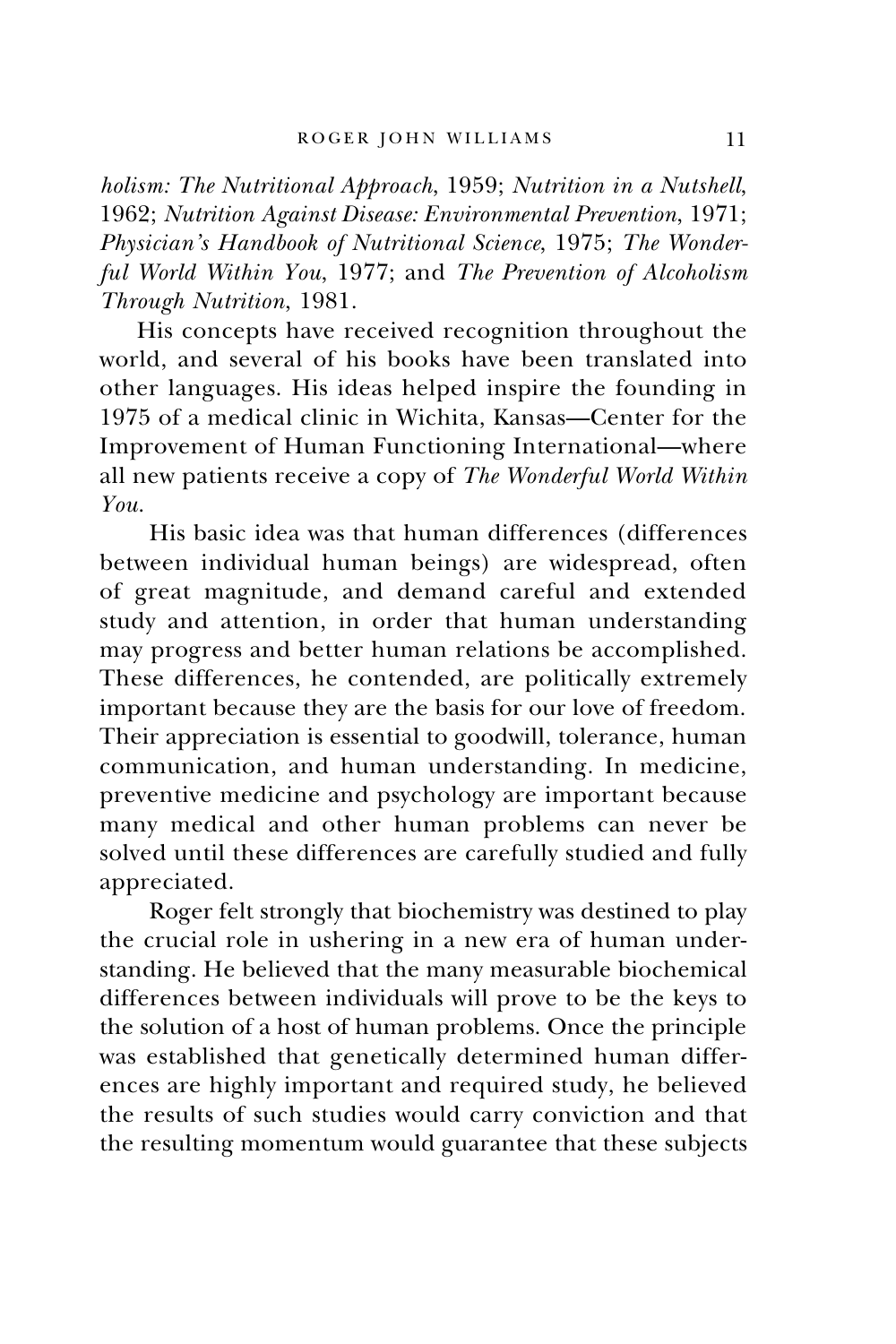would be pursued with vigor. These differences (biochemical and otherwise) are substantial. He felt that medicine had been inordinately concerned with how "the human body" functions, and had paid very little attention to the striking genetic and individual metabolic pattern differences.

 Roger, in summing up his scientific work, recognized that it was of a diverse nature and called himself one of those specialists who specialize in having broad interests. He listed biochemistry, genetics, pharmacology, nutrition, psychology, anthropology, social science, and medicine among his broad interests. He also listed other things of great importance: his family, his friendships, his colleagues, his students, religion, and enjoyment of music, shows and other recreations, fly fishing, golf and card playing. Roger was an accomplished storyteller and the anecdotes he loved to tell will be long remembered. He felt that it was appropriate for a scientist to attempt to understand the whole world. His intuitive ideas and concepts broadened the frontiers of science and education, and the rich legacy of his writings, from which there is still much to be gleaned, will long endure.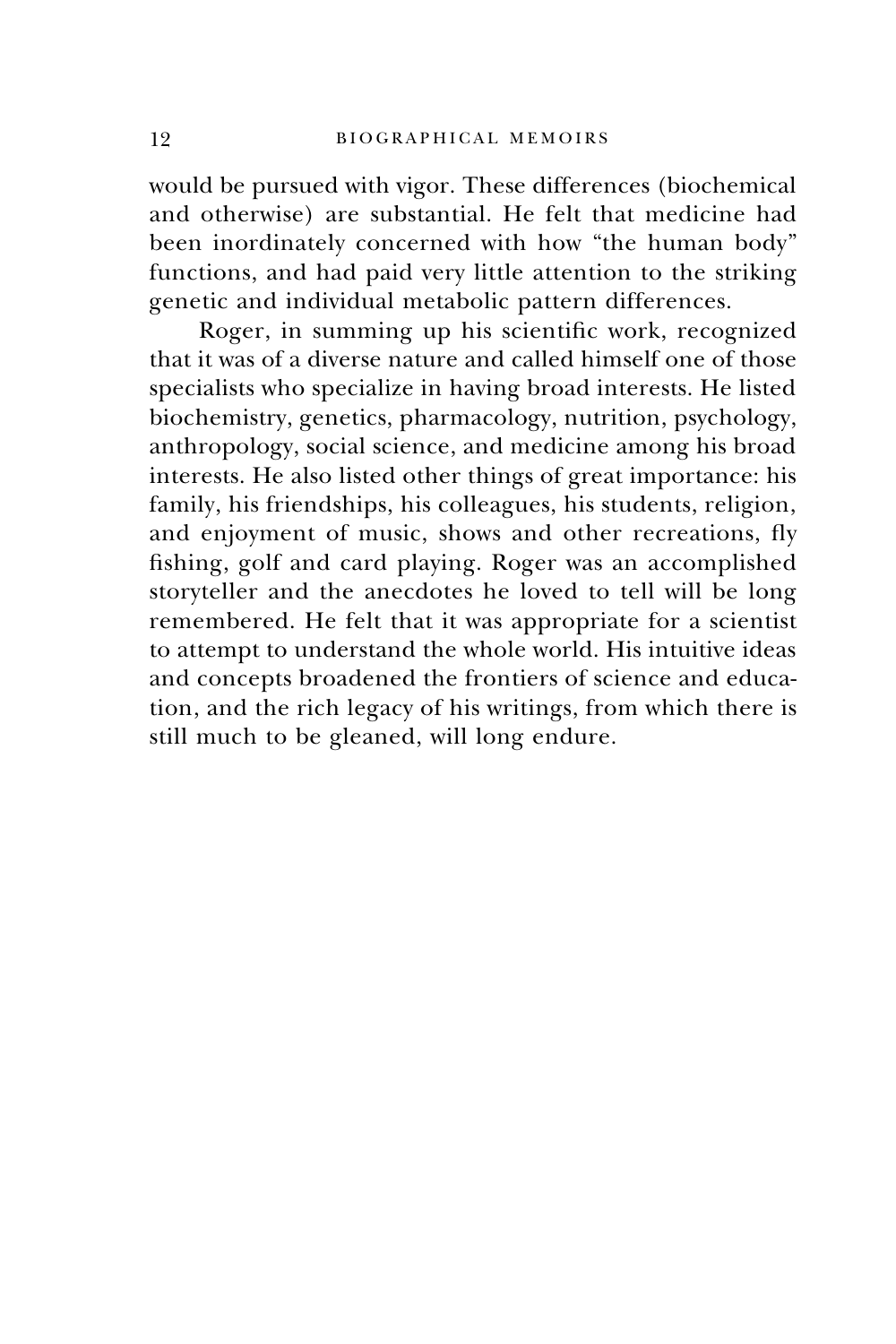## SELECTED BIBLIOGRAPHY

#### 1919

The vitamine requirement of yeasts. A simple biological test for vitamine. *J. Biol. Chem*. 38:465-486.

## 1927

An Introduction to Organic Chemistry. New York: Van Nostrand.

#### 1929

With E. D. McAlister and R. R. Roehm. A rapid and accurate method for determining the quantity of yeast or other microorganisms in a suspension. *J. Biol. Chem*. 83:315-330.

#### 1931

With J. H. Truesdail. The use of fractional electrolysis in the fractionation of the "Bios" of Wildiers. *J. Am. Chem. Soc*. 53:4171-4181.

#### 1933

With C. M. Lyman, G. H. Goodyear, J. H. Truesdail, and D. Holaday. Pantothenic acid, a growth determinant of universal biological occurrence. *J. Am. Chem. Soc.* 55:2912-2927.

#### 1935

Fractional electrical transport as a tool in biochemical research. *J. Biol. Chem.* 110:589-597.

#### 1937

Organic oxidation equivalent analysis. I. Theory and applications. *J. Am. Chem. Soc.* 59:288-290.

#### 1938

With J. H. Truesdail, H. H. Weinstock Jr., E. Rohrmann, C. M. Lyman, and C. H. McBurney. Pantothenic acid. II. Its concentration and purification from liver. *J. Am. Chem. Soc*. 60:2719-2723.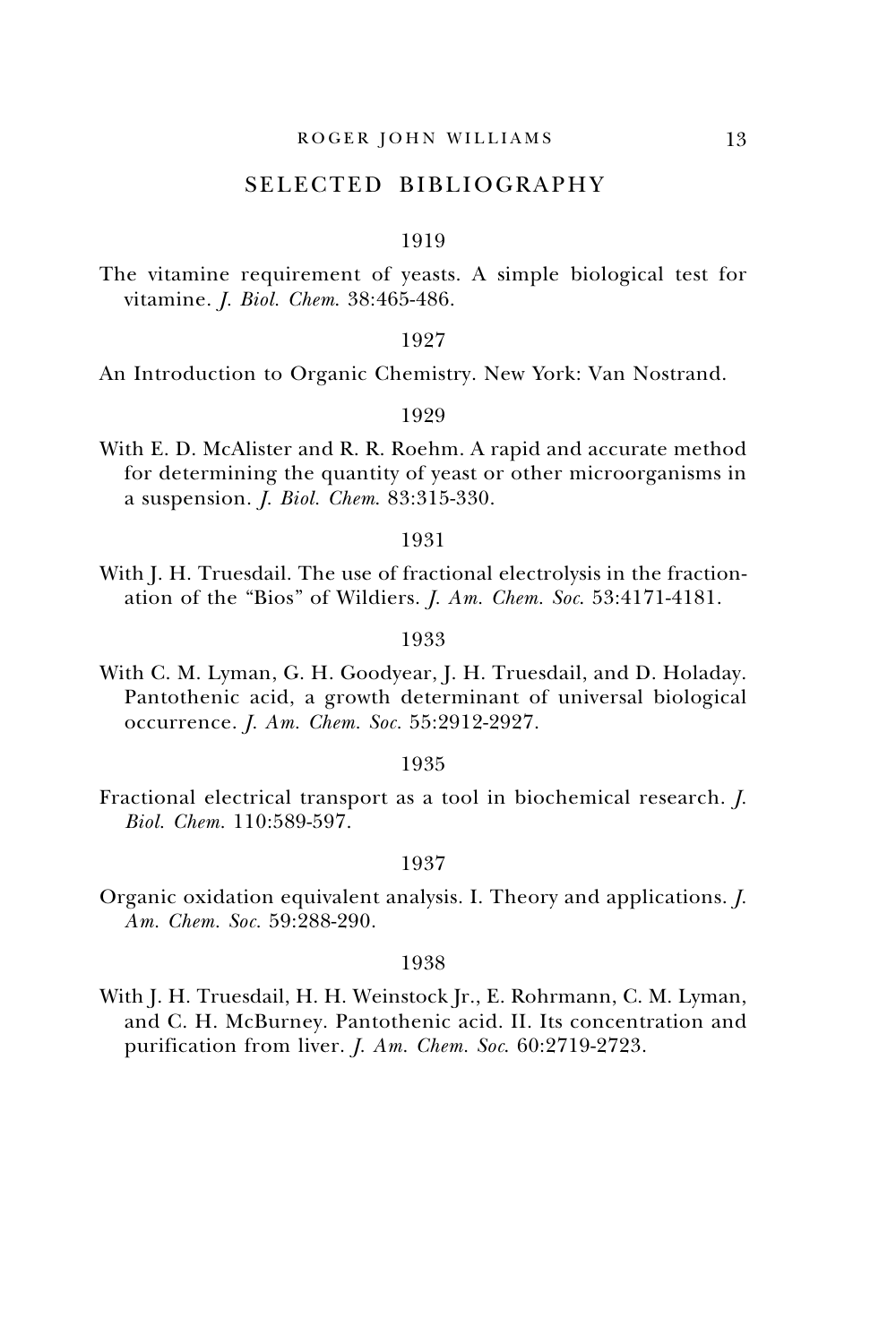#### 1939

With H. H. Weinstock Jr., E. Rohrmann, J. H. Truesdail, H. K. Mitchell, and C. E. Meyer. Pantothenic acid. III. Analysis and determination of constituent groups. *J. Am. Chem. Soc.* 61:454-457.

#### 1940

- With R. T. Major. The structure of pantothenic acid. *Science*  91:246.
- With R. E. Eakin and E. E. Snell. A constituent of raw egg white capable of inactivating biotin in vitro. *J. Biol. Chem.* 136:801-802.
- With E. E. Snell and R. E. Eakin. A quantitative test for biotin and observations regarding its occurrence and properties. *J. Am. Chem. Soc.* 62:175-178.

### 1941

- The importance of microorganisms in vitamin research. *Science*  93:412-414.
- With R. E. Eakin and E. E. Snell. The concentration and assay of avidin, the injury-producing protein in raw egg white. *J. Biol. Chem.* 140:535-543.
- With H. K. Mitchell and E. E. Snell. The concentration of "folic acid." *J. Am. Chem. Soc.* 63:2284.

## 1943

The chemistry and biochemistry of pantothenic acid. In Advances in Enzymology, vol. 3, eds. F. F. Nord and C. H. Werkman, pp. 253-287. New York: Interscience.

## 1944

- With H. K. Mitchell and E. E. Snell. Folic acid. I. Concentration from spinach. *J. Am. Chem. Soc*. 66:267-268.
- With H. K. Mitchell. Folic acid. III. Chemical and physiological properties. *J. Am. Chem. Soc.* 66:271-274.

#### 1945

With L. R. Hac and E. E. Snell. The microbiological determination of amino acids. II. Assay and utilization of glutamic acid and glutamine by Lactobacillus arabinosus. *J. Biol. Chem.* 159:273-289.